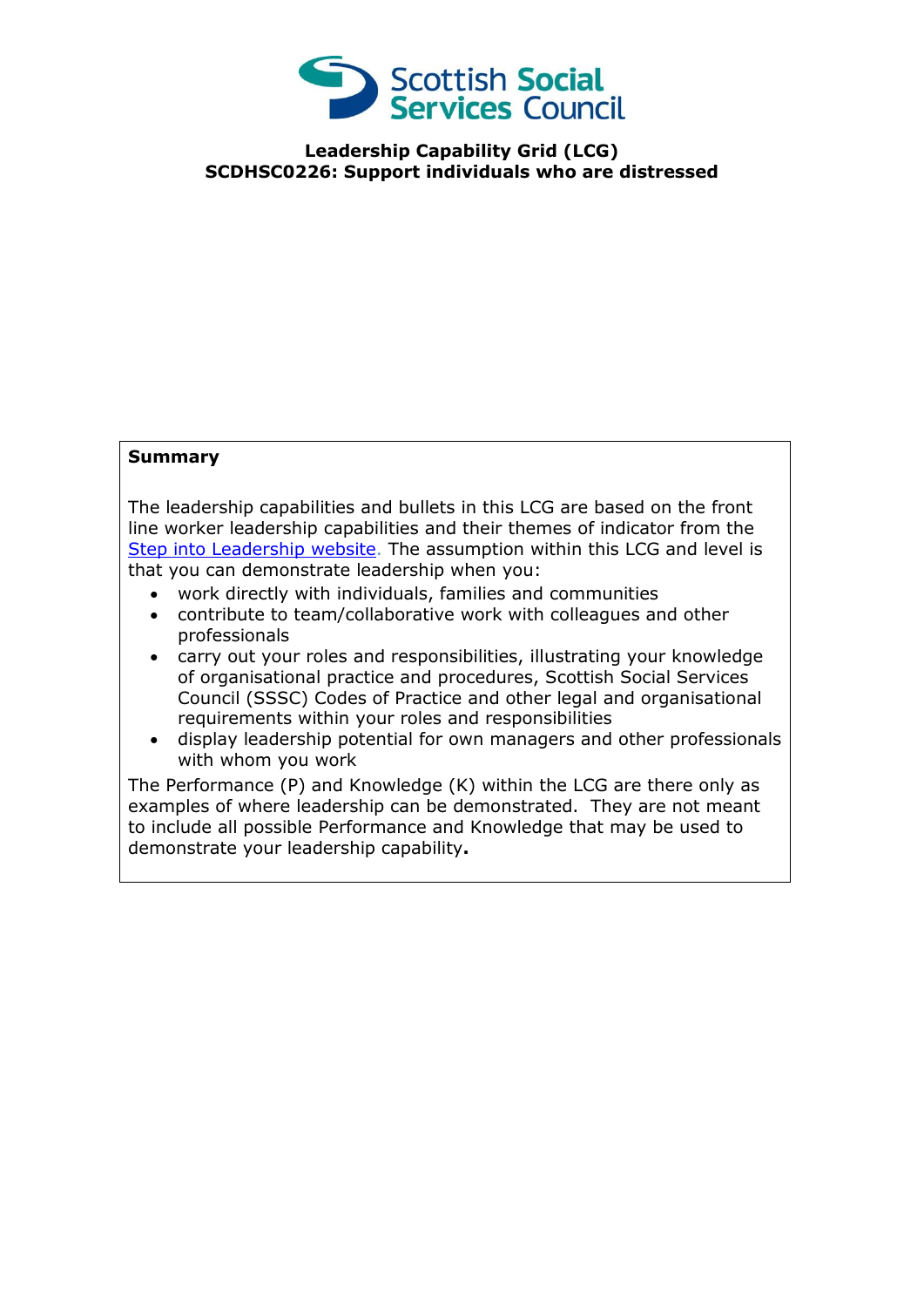

## **Leadership Capability Grid (LCG) SCDHSC0226: Support individuals who are distressed**

| Leadership<br>capabilities         | When supporting individuals who are distressed you can<br>demonstrate leadership capabilities by:                                                                                                                                                                                                                                                                                                                                                                                                                                                                                                                                                                                                                                                                                                                                                                                                                                                                                                                                                                                                                                                                                 |
|------------------------------------|-----------------------------------------------------------------------------------------------------------------------------------------------------------------------------------------------------------------------------------------------------------------------------------------------------------------------------------------------------------------------------------------------------------------------------------------------------------------------------------------------------------------------------------------------------------------------------------------------------------------------------------------------------------------------------------------------------------------------------------------------------------------------------------------------------------------------------------------------------------------------------------------------------------------------------------------------------------------------------------------------------------------------------------------------------------------------------------------------------------------------------------------------------------------------------------|
| <b>Vision</b>                      | Providing a vision for individuals, families, communities, colleagues and<br>your organisation when you:<br>• See how best to make a difference when actively preparing,<br>undertaking and reviewing activities, supporting individuals (P3, 4, 6,<br>8, 10, 11, 20, 22; K1-7, 14, 15), accessing and using related<br>information $(P1, 2)$ , using observation and feedback $(P9, 10)$ ,<br>seeking advice $(P19)$<br>• Communicate and promote ownership of the vision when working<br>with individual (P3, 4, 6, 8, 10, 11, 20, 22; K1-5, 14, 15), working<br>with others (P17-20; K10, 11) and recording and reporting ( $P13$ , 16)<br>• Promote social service values when working with individuals ( $P_3$ , 4,<br>6, 8, 10, 11, 20, 22; K 1-7, 14, 15), observing and evaluating (P7,<br>9,12), working with others ( $P17-20$ ; K10, 11) and when recording<br>and reporting $(P13,16)$<br>• See the bigger picture when demonstrating knowledge and practice of<br>organisational, local and national policies and procedures (K1-7, 14,<br>15) reviewing and evaluating activities (P8-12) and identifying and<br>implementing change to activities (P17, 18, 20-22) |
| Self-<br>leadership                | Displaying self leadership when you:<br>• Demonstrate and adapt leadership when supporting individuals<br>prepare for and undertake the activities (P3-6; $K1-7$ ), reviewing<br>activities (P8-12, 15, 17) and overcoming barriers (P18, 19)<br>• Improve own leadership by seeking advice (P19)<br>• Take intelligent risks when supporting individuals to prepare for $(P3,$<br>4; K1-7, 14, 15) and carry out the activity (P5, 6; K8, 9) and when<br>reviewing the effectiveness including changes needed (P8-12, 15, 17,<br>$20-22)$<br>• Demonstrate and promote resilience when adapting practice and<br>overcoming barriers (P8-12, 15, 17-22; K1-5, 10-12)<br>• Challenge discrimination and oppression $(K 1-5)$                                                                                                                                                                                                                                                                                                                                                                                                                                                       |
| <b>Motivating</b><br>and inspiring | Motivating and inspiring others when you:<br>Inspire people by personal example $(P3, 4, 8, 10, 11, 17-20, 22; K1$ -<br>5, 8, 14, 15)<br>• Recognise and value the contribution of others (P3, 4, 6, 8, 10, 11,<br>17; $K10, 11$<br>• Support the creation of a learning and performance culture with<br>individuals and others ( $P8-12$ , 17-20; $K1-7$ )                                                                                                                                                                                                                                                                                                                                                                                                                                                                                                                                                                                                                                                                                                                                                                                                                       |
| <b>Empowering</b>                  | Empowering people when you:<br>• Enable leadership at all levels (P3, 4, 8-12, 15, 17, 18, 20-22; K8-9;<br>$16 - 20$<br>• Support the creation of a knowledge and management culture by<br>seeking and providing information to enable understanding $(P4, 8-12,$<br>17-19; K16-20, 23; 39)<br>• Promote professional autonomy (P5, 6, 8, 10-12, 15; K16-20, 23-25)                                                                                                                                                                                                                                                                                                                                                                                                                                                                                                                                                                                                                                                                                                                                                                                                               |